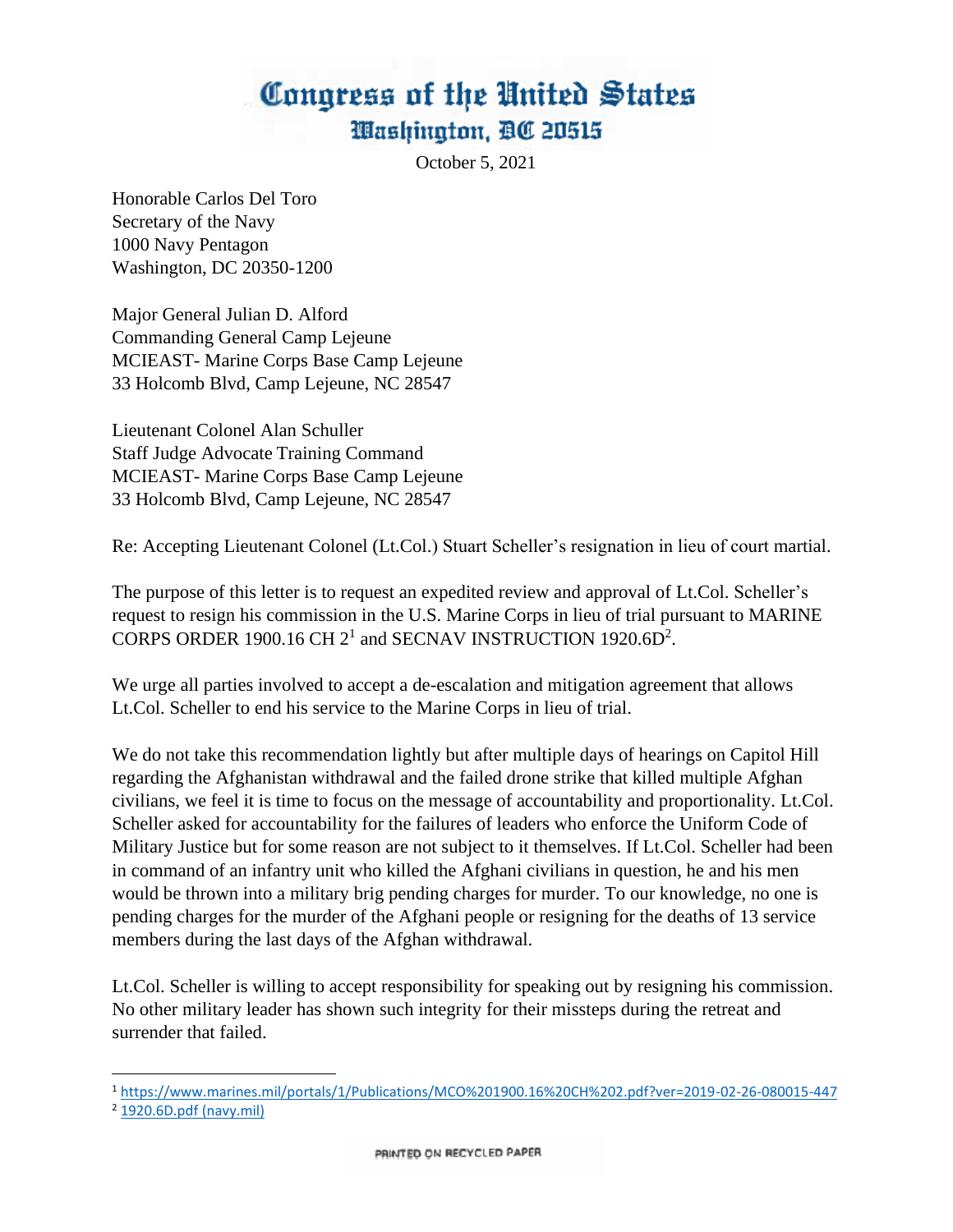Furthermore, both SECNAVINST 1920.6D(d)(2) and MARINE CORPS ORDER 1900.16 CH 1 Paragraph 1004.2.b(2), are clear that the process for separation in lieu of trial can be viewed as a compromise for both parties. The regulations would allow Lt.Col. Scheller to receive a general discharge under honorable conditions or an honorable discharge given Lt.Col. Scheller's otherwise meritorious service.

We the undesigned Members of Congress herein wholeheartedly support Lt.Col. Scheller's honorable discharge from the U.S. Marine Corps in lieu of trial. For all the aforementioned reasons we respectfully request an expedited review and approval of Lt.Col. Scheller's request to separate under MARINE CORPS ORDER 1900.16 CH 2 and SECNAV INSTRUCTION 1920.6D.

We appreciate your attention to this critically important matter and will await your crucial decision as members of Congress, the Senate, and the American public diligently watch.

Respectfully submitted,

Rep. Louie Gohmert Rep. Bob Good Member of Congress Member of Congress

Rep. W. Gregory Steube Rep. Randy Weber Member of Congress Member of Congress

Haul N.D.

Rep. Andy Harris, M.D. Rep. Kat Cammack Member of Congress Member of Congress

Jab Look

andy R. Wilker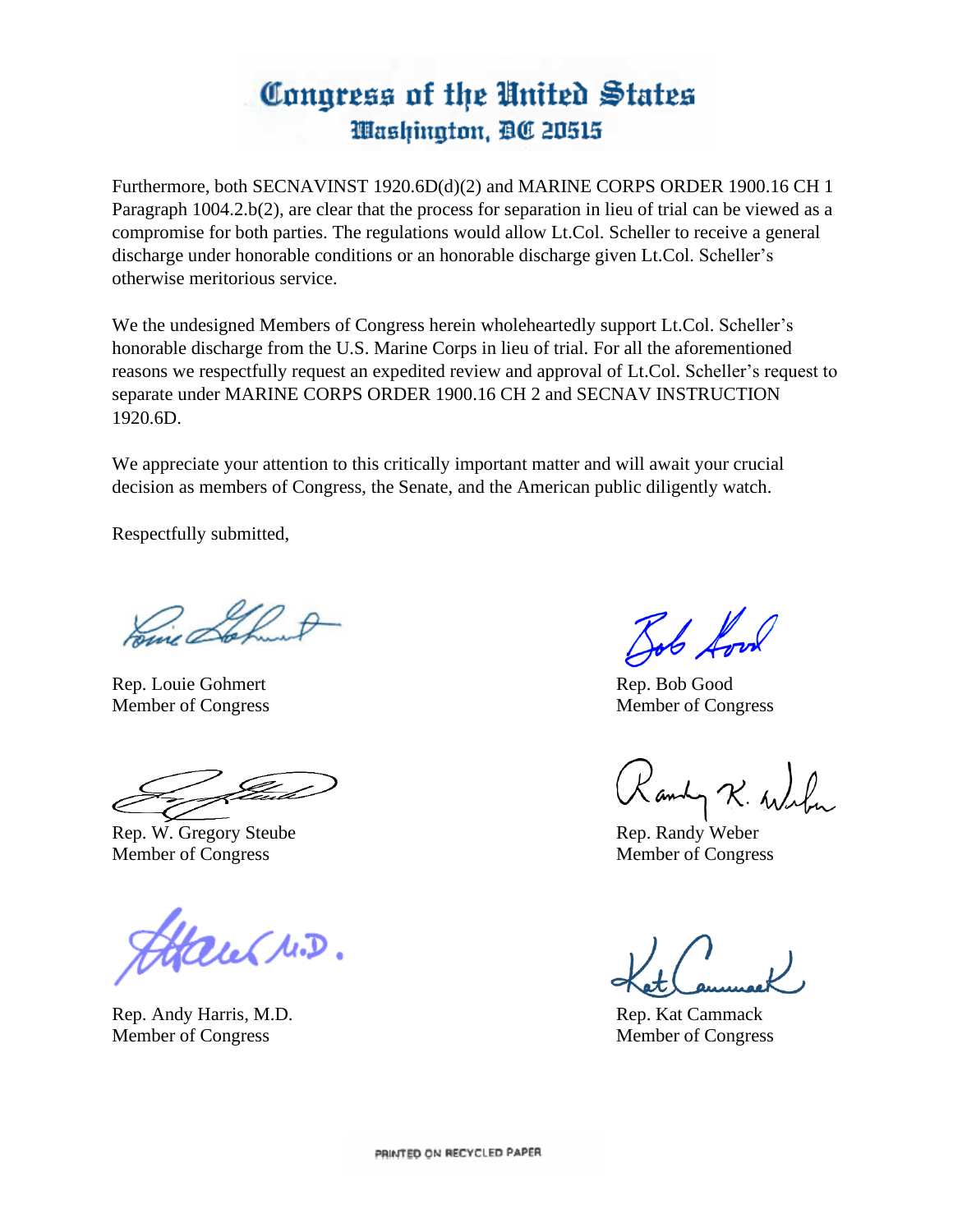Rep. Andy Biggs Rep. Jeff Duncan Member of Congress Member of Congress

Jake Morman

Wan Bishop

Sad 2 Bully Carter

Rep. Earl L. "Buddy" Carter Rep. Madison Cawthorn<br>
Member of Congress Rep. Madison Cawthorn<br>
Member of Congress

Rep. Nicole Malliotakis Rep. Debbie Lesko Member of Congress Member of Congress

1 Human

Diana Harshbarger

Rep. Ralph Norman Rep. Diana Harshbarger Member of Congress Member of Congress

Rep. Dan Bishop Rep. Barry Loudermilk Member of Congress Member of Congress

Mayrie Saylor & كسيد

Rep. Chip Roy Rep. Marjorie Taylor Greene Member of Congress Member of Congress

madison Cauthon

Member of Congress